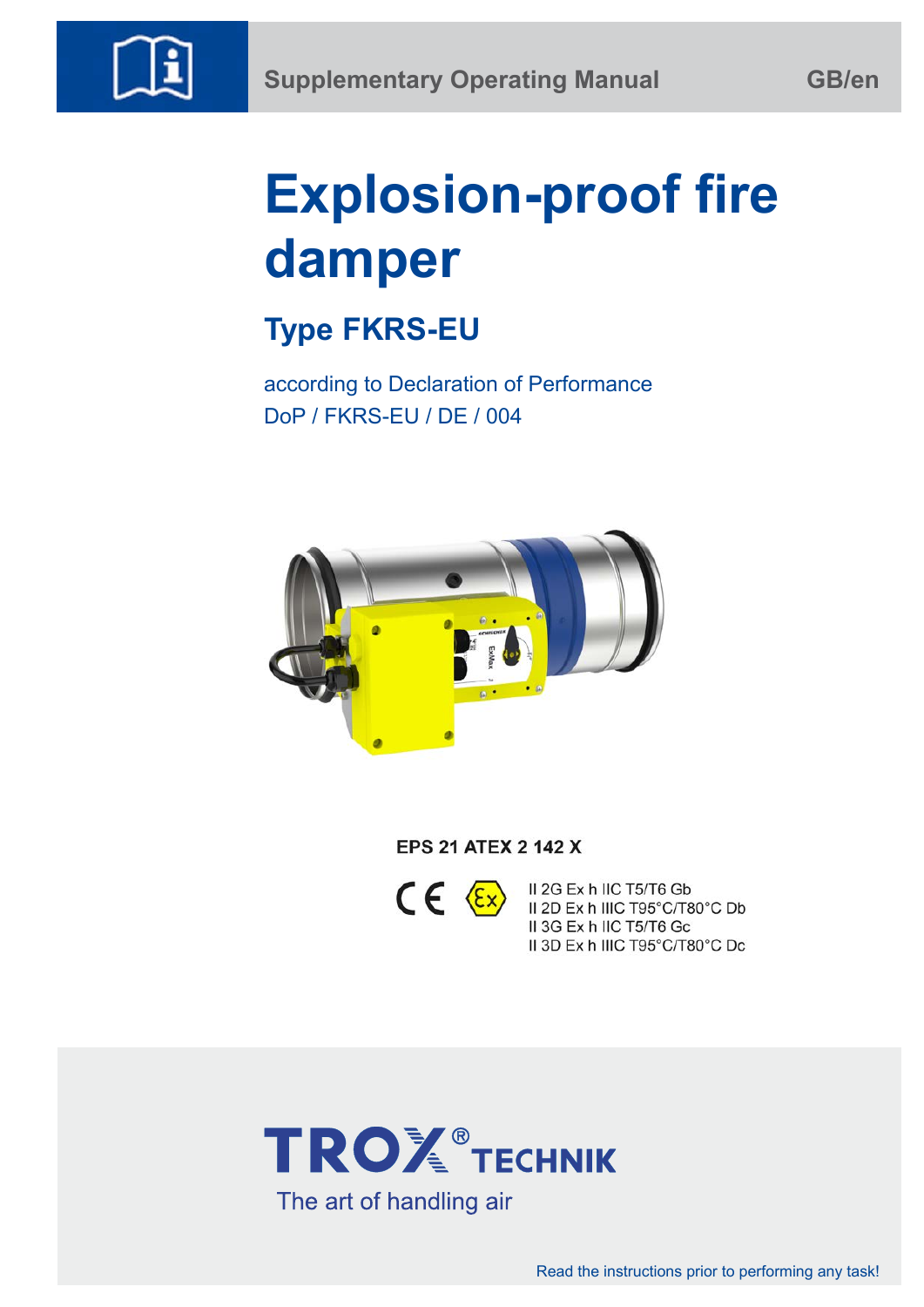TROX GmbH Heinrich-Trox-Platz 47504 Neukirchen-Vluyn, Germany Germany Phone: +49 (0) 2845 2020 Fax: +49 (0) 2845 202-265 E-mail: trox-de@troxgroup.de Internet: http://www.troxtechnik.com

A00000042247, 2, GB/en Translation of the original 12/2021

© 2021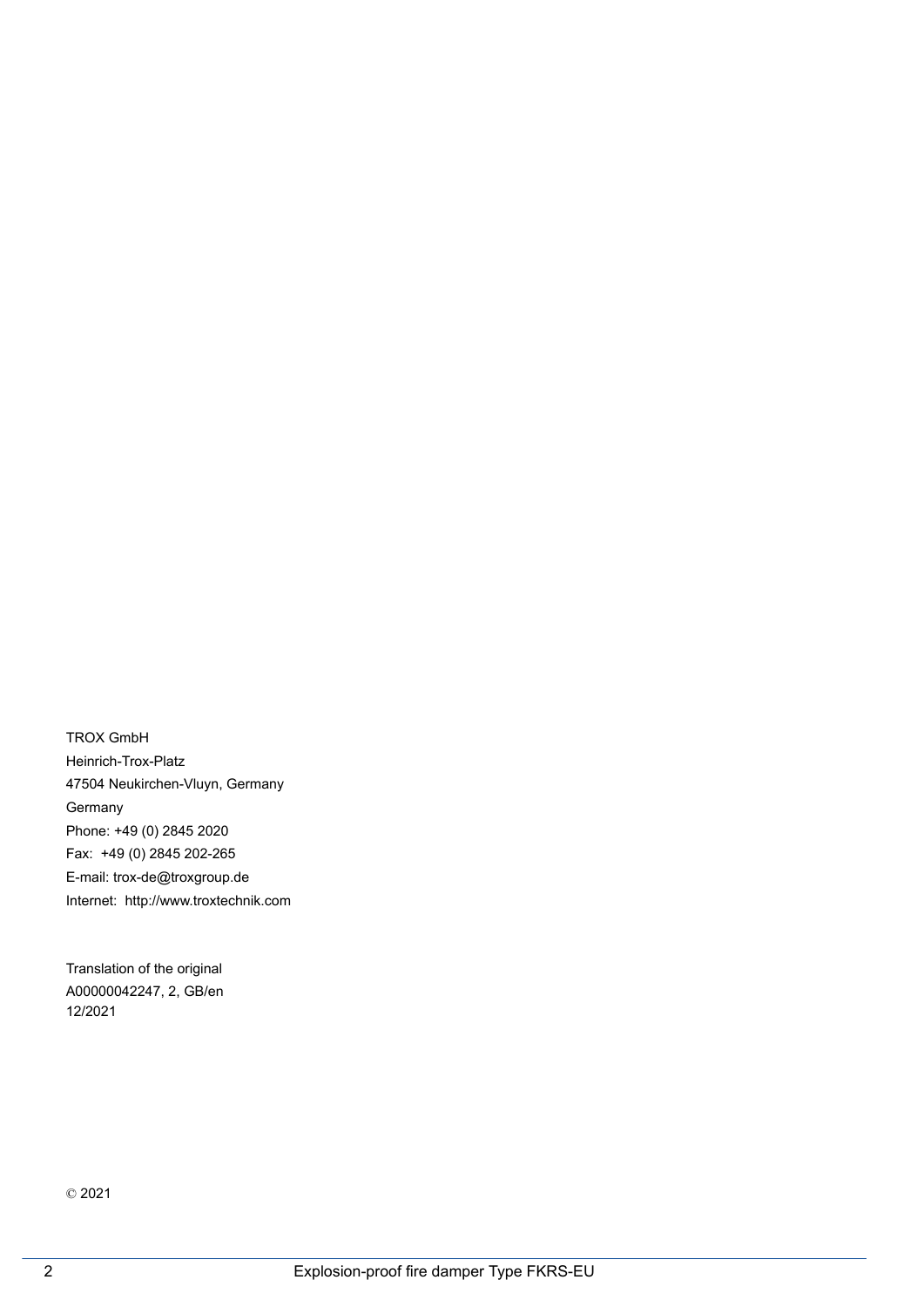| 1            | 4 |                                         |    |  |  |  |
|--------------|---|-----------------------------------------|----|--|--|--|
| $\mathbf{2}$ |   |                                         |    |  |  |  |
| 3            |   |                                         |    |  |  |  |
|              |   | 3.1 FKRS-EU with explosion-proof spring |    |  |  |  |
|              |   |                                         |    |  |  |  |
| 4            |   | - 8                                     |    |  |  |  |
| 5            |   |                                         | 10 |  |  |  |
|              |   | 5.1 FKRS-EU with ExMax or RedMax spring | 10 |  |  |  |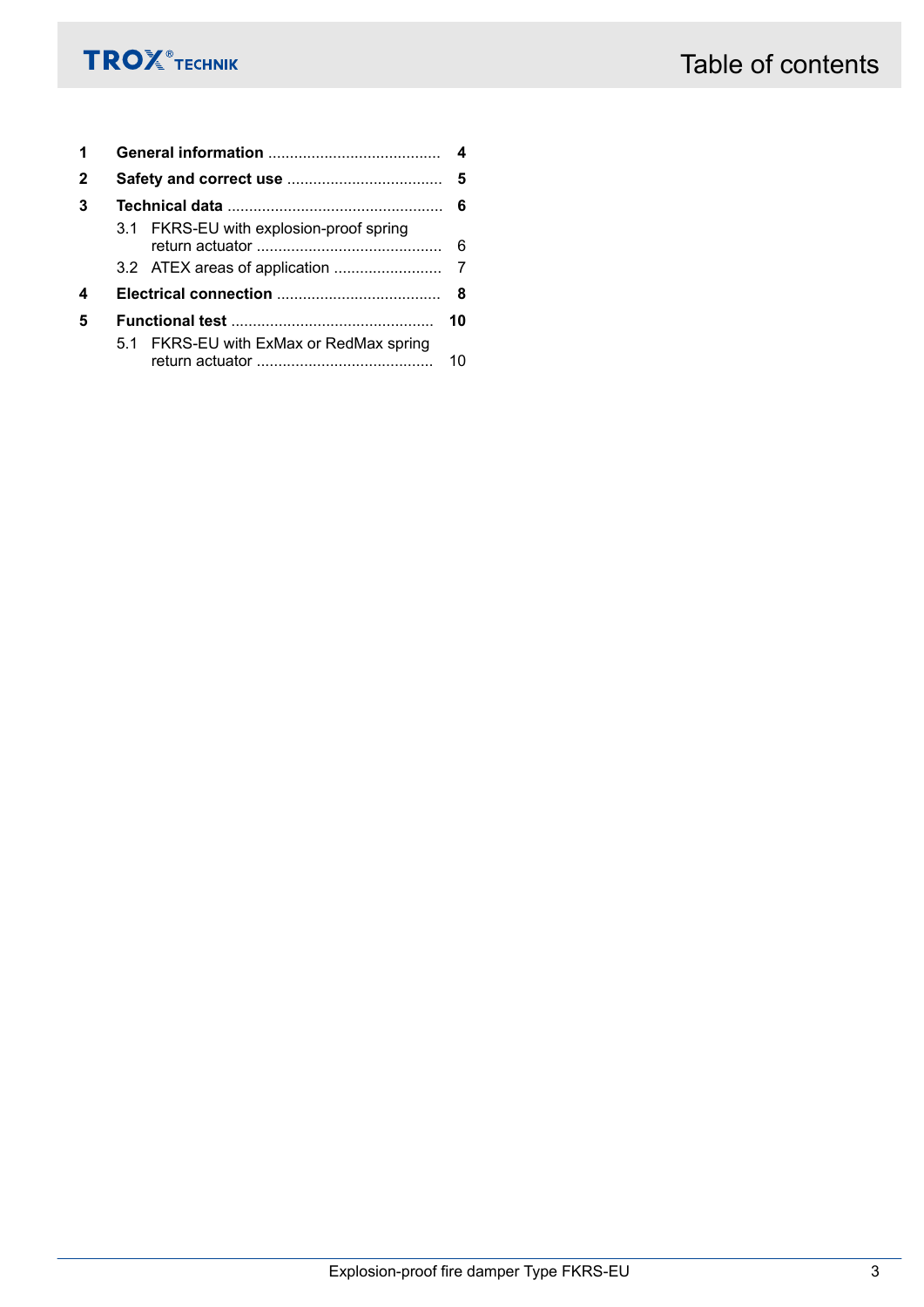

# <span id="page-3-0"></span>**1 General information**

## **About this supplementary operating manual**

This supplementary operating manual describes the following explosion-proof variants of the fire damper:

- FKRS-EU with spring return actuator ExMax-15-BF-TR
- FKRS-EU with spring return actuator RedMax-15-BF-TR

To ensure correct functioning of the fire damper, it is essential to read the provided supplementary operating manual before starting any work, and to comply with it. This supplementary operating manual must be given to the system owner when handing over the system. The system owner must include the supplementary operating manual with the system documentation.

The manufacturer does not accept any liability for any malfunction or damage resulting from non-compliance with this supplementary operating manual or non-compliance with relevant statutory regulations.

This supplementary operating manual is intended for specialist consultants, developers, and owners of the ventilation systems in which the fire dampers are to be installed. This operating manual is also intended for people conducting the following work:

- **Electrical connection**
- **Commissioning**
- Functional test

## **Other applicable documentation**

In addition to this supplementary operating manual, the following documents apply:

- Operating and installation manual FKRS-EU
- **ATEX declaration of conformity** EPS 21 ATEX 2 142 X

## **Symbols used in this manual**



Imminently hazardous situation which, if not avoided, will result in death or serious injury.

## **WARNING!**

Potentially hazardous situation which, if not avoided, may result in death or serious injury.

# **CAUTION!**

Potentially hazardous situation which, if not avoided, may result in minor or moderate injury.

## **NOTICE!**

Potentially hazardous situation which, if not avoided, may result in property damage.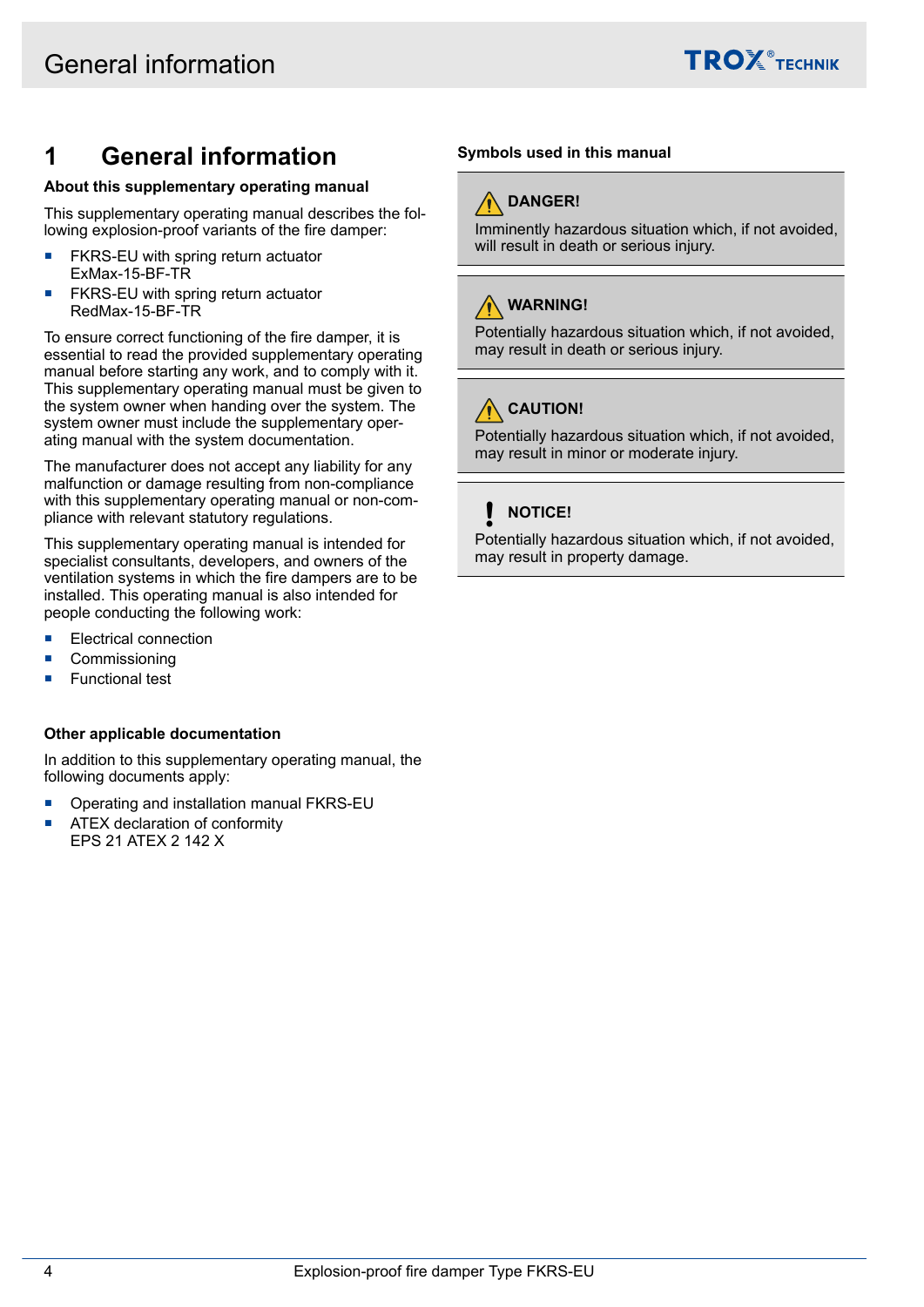# <span id="page-4-0"></span>**2 Safety and correct use**

## **General information regarding safety**

Only specialist personnel are allowed to perform the described work on the fire damper. Only skilled qualified electricians are allowed to work on the electrical system.

The installation location must be easily accessible and have sufficient clearance for electrical connection and maintenance of the fire damper.

## **Standards and guidelines**

- Construction Products Regulation (EU) No. 305/2011
- EN 15650 Ventilation for buildings Fire dampers
- EN 13501-3 Classification: Fire resistant ducts and fire dampers
- EN 1366-2 Fire resistance tests for installations: Fire dampers
- EN 1751 Ventilation for buildings Air terminal devices

The basic safety and health requirements stipulated in Directive 2014/34/EC are fulfilled through conformity with the following standards:

- EN 1127-1 Explosive atmospheres Explosion protection: Basic concepts and methodology
- DIN EN ISO 80079-36 Explosive atmospheres: Non-electrical equipment for explosive atmospheres – Basic method and requirements
- DIN EN ISO 80079-37 Explosive atmospheres: Non-electrical equipment for explosive atmospheres - Non-electrical type of protection constructional safety "c"

## **Maintenance and replacement parts**

The FKRS-EU fire damper is a safety related product that has been specially developed for fire protection. To maintain the function, use only original TROX replacement parts.

## **Environmental protection**

To protect the environment keep the following in mind:

- Dispose of packaging in an environmentally sound manner.
- Have used fire damper components or the used fire damper only disposed of by an authorised company.
- Dispose of electronic components according to the local electronic waste regulations.

## **Correct use**

The fire damper is used as a shut-off device to prevent fire and smoke from spreading through ducting in areas with potentially explosive atmospheres.

The fire damper may be used in supply air or extract air systems in areas with potentially explosive atmospheres.

For details on the operation of the fire dampers, refer to the operating and installation manual FKRS-EU and the technical data in this supplementary operating manual.

#### **Use in areas with potentially explosive atmospheres (ATEX)**

In accordance with the certificate of conformity EPS 21 ATEX 2 142 X, the fire damper can be used in certain Ex zones. The ambient temperatures and types of release and actuation specified in the technical data are binding, .

## **Incorrect use**

The following applications are not allowed:

For use

- as a smoke control damper,
- as an air transfer damper,
- outdoors without sufficient protection against the effects of weather,
- $\blacksquare$  in extract air systems in commercial kitchens,
- in ventilation systems in which high levels of dust and pollution, extreme humidity, or chemical contamination may impair the function of the unit and
- **net in installation situations that prevent an inspection of** the internal components of the fire damper.

Modifying the fire damper or using replacement parts that have not been approved by TROX is not permitted.

## **Residual risks**

TROX fire dampers are subject to strict quality controls during manufacturing. In addition, a functional test is performed before shipping.

Damage can, however, occur during transport or installation and impair the function of the fire damper.

In any case, the proper function of the fire damper must be checked during commissioning, and ensured through regular maintenance while in use.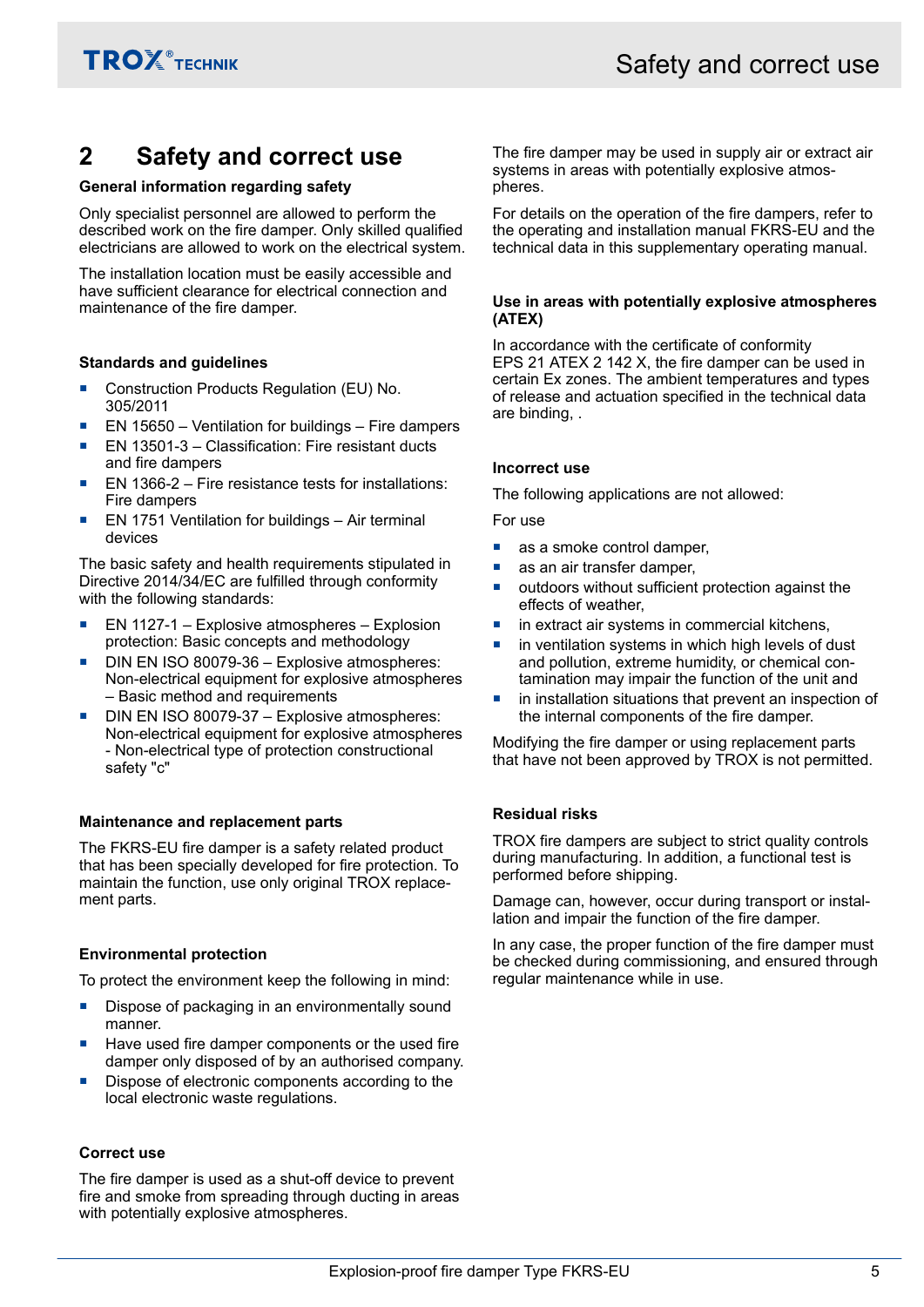**TROX**<sup>®</sup>TECHNIK

<span id="page-5-0"></span>FKRS-EU with explosion-proof spring return actua...

# **3 Technical data**

# **3.1 FKRS-EU with explosion-proof spring return actuator**

**Dimensions and weight**



*Fig. 1: FKRS-EU with explosion-proof spring return actuator*

| 1.1  | Enclosure                                  | $10.7*$ | RedMax spring return actuator              |
|------|--------------------------------------------|---------|--------------------------------------------|
| 1.2  | Damper blade with seal                     | 10.13   | Thermoelectric release mechanism ExPro-TT  |
| 1.4  | Travel stop for CLOSED position            |         | with temperature sensor                    |
| 1.5  | Inspection access (12 mm)                  |         | Keep clear to provide access for operation |
| 1.8  | Lip seal                                   | А       | Installation side                          |
| 10.6 | ExMax spring return actuator, alternative* | B       | Operating side                             |
|      |                                            |         |                                            |

| Dimensions [mm] / Weight [kg]         |     |     |     |     |     |     |     |     |     |     |
|---------------------------------------|-----|-----|-----|-----|-----|-----|-----|-----|-----|-----|
| <b>Nominal size DN</b>                | 100 | 125 | 150 | 160 | 180 | 200 | 224 | 250 | 280 | 315 |
| ØD                                    | 99  | 124 | 149 | 159 | 179 | 199 | 223 | 249 | 279 | 314 |
| Weight with spring return<br>actuator | 4.8 | 5.1 | 5.3 | 5.5 | 5.8 | 6.0 | 6.2 | 6.8 | 7.3 | 7.9 |

| Spring return actuator ExMax-15-BF TR/RedMax-15-BF-TR |                          |                                                                           |  |  |  |  |
|-------------------------------------------------------|--------------------------|---------------------------------------------------------------------------|--|--|--|--|
| Supply voltage                                        |                          | $24 - 240$ V AC/DC, $\pm$ 10 %,<br>self-adjusting $50 - 60$ Hz $\pm 20$ % |  |  |  |  |
| <b>Power rating</b>                                   |                          | 16 W / 15 VA                                                              |  |  |  |  |
| Switch-on current (< 1 s)                             |                          | 2 A                                                                       |  |  |  |  |
| <b>Run time</b>                                       | Actuator / spring return | 30 s / 10 s                                                               |  |  |  |  |
| Limit switch                                          | Type of contact          | 2 changeover contacts                                                     |  |  |  |  |
|                                                       | <b>Switching voltage</b> | 230 V AC / 24 V DC                                                        |  |  |  |  |
|                                                       | <b>Switching current</b> | $0.4 \text{ mA} - 3 \text{ A}$                                            |  |  |  |  |
| IEC protection class / IP protection                  |                          | I (earthed) / IP66                                                        |  |  |  |  |
| <b>Storage temperature</b>                            |                          | $-40$ +55 °C                                                              |  |  |  |  |
| <b>Ambient humidity</b>                               |                          | $\leq 90\%$ rh, no condensation                                           |  |  |  |  |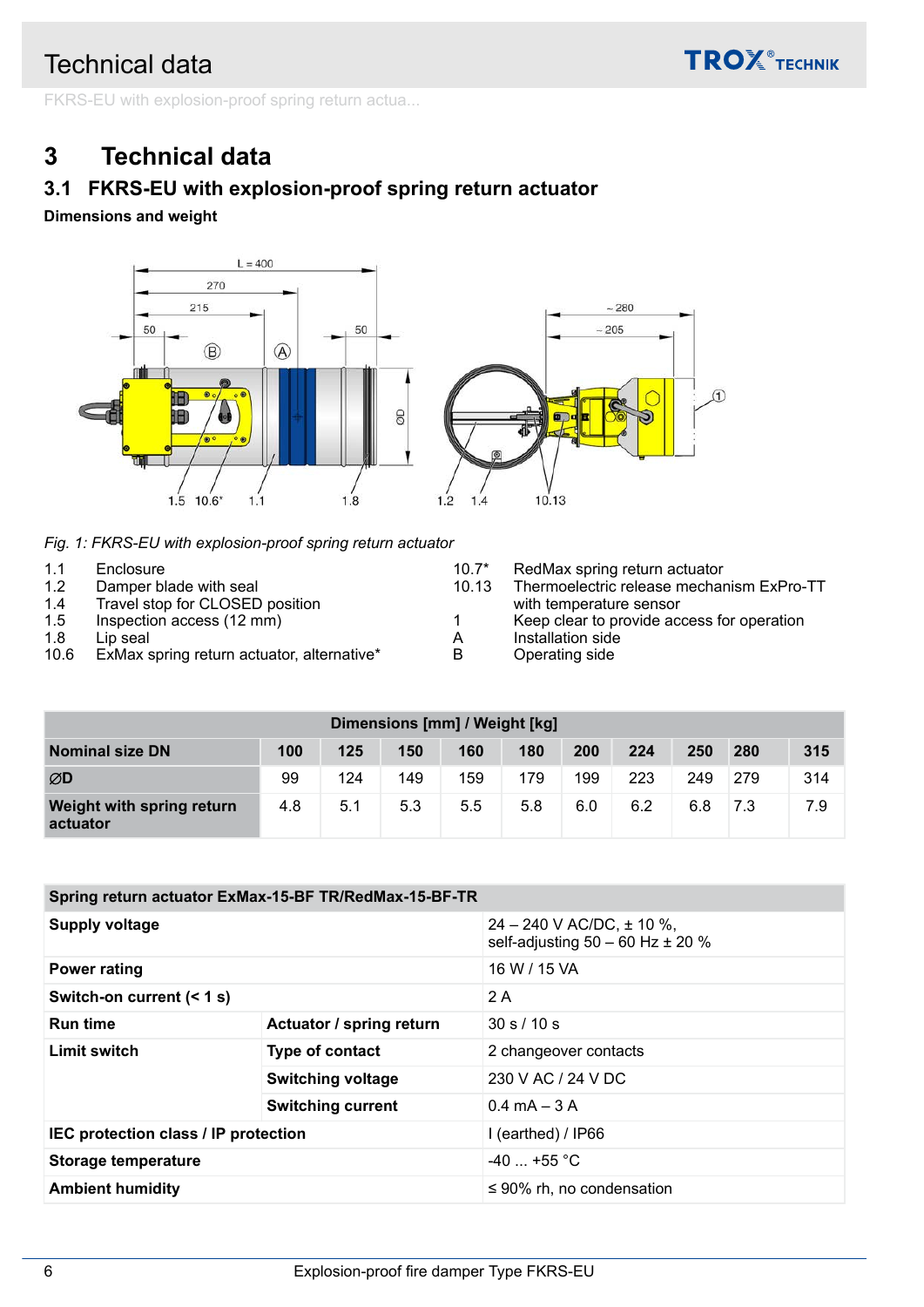# <span id="page-6-0"></span>**3.2 ATEX areas of application**

**ATEX areas of use, depending on the type of release mechanism, actuation, ambient temperature and airflow velocity**

| <b>Release</b><br>mechanism | <b>Type of actuation</b> | Labelling |                                                                                                                     | <b>Ambient</b><br>temperature             | <b>Maximum air</b><br>velocity |
|-----------------------------|--------------------------|-----------|---------------------------------------------------------------------------------------------------------------------|-------------------------------------------|--------------------------------|
| ExPro-TT                    | ExMax-15-BF-TR           |           | Ex II 2G Ex h IIC T6 Gb<br>II 2D Ex h IIIC T80°C Db                                                                 | -40 °C ≤ Ta ≤ +40 °C   10 m/s             |                                |
| ExPro-TT                    | ExMax-15-BF-TR           |           | $\langle \xi \chi \rangle$ II 2G Ex h IIC T5 Gb<br>II 2D Ex h IIIC T95°C Db                                         | -40 °C ≤ Ta ≤ +50 °C   10 m/s             |                                |
| ExPro-TT                    |                          |           | RedMax-15-BF-TR $\langle \overleftrightarrow{\xi x} \rangle$ II 3G Ex h IIC T6 Gc<br>II 3D Ex h IIIC T80°C Dc       | $-40$ °C $\leq$ Ta $\leq$ +40 °C   10 m/s |                                |
| ExPro-TT                    |                          |           | RedMax-15-BF-TR $\langle \overleftrightarrow{\mathsf{Ex}} \rangle$ II 3G Ex h IIC T5 Gc<br>II 3D Ex h IIIC T95°C Dc | -40 °C ≤ Ta ≤ +50 °C   10 m/s             |                                |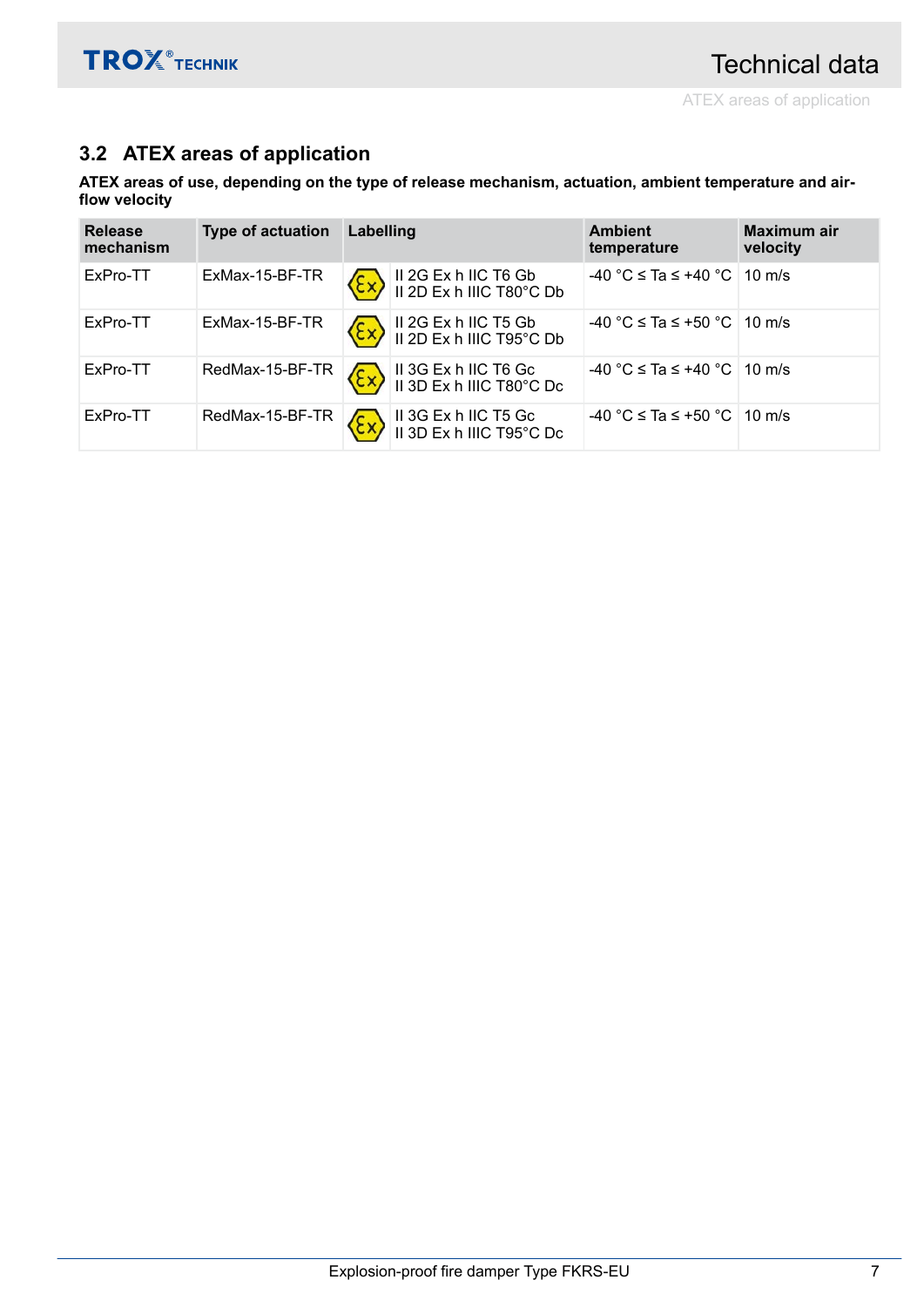

# <span id="page-7-0"></span>**4 Electrical connection**

#### **General safety notes**

## **DANGER!**

Danger of electric shock! Do not touch any live components! Electrical equipment carries a dangerous electrical voltage.

- Only skilled qualified electricians are allowed to work on the electrical system.
- Switch off the power supply before working on any electrical equipment.

For any wiring work, follow the national and local regulations and guidelines for electrical installation.

## **Equipotential bonding**

To prevent ignition sources due to static charges, the fire damper must be integrated into the equipotential bonding of the ventilation system.

Construction of equipotential bonding (by others):

Single-wire CU-line 4 mm<sup>2</sup> with ring cable lug.

Connection options of equipotential bonding:

- Fire damper with ExMax/RedMax spring return actuator
	- Terminal box at PA terminal

#### **FKRS-EU with ExMax or RedMax spring return actuator**

The ExMax or RedMax spring return actuator has automatic voltage detection  $24$  V – 240 V AC/DC. The actuator detects the voltage automatically and does not have to be adjusted.

Connect the spring return actuator according to the wiring example.

Several actuators can be connected in parallel as long as the performance specifications are taken into consideration.

Functional testing requires a switch that interrupts the voltage supply (by others).

The electrical connection is made in the terminal box. The factory installed wiring must not be changed.

#### **Attention!**

If the voltage has been interrupted with either the switch (1) or the optional release mechanism (2), the heating

(6) is not active.

## **Wiring example for ExMax or RedMax spring return actuator**



*Fig. 2: Actuator connection, example*

- 1 Switch for opening and closing, to be provided by others
- 2 Optional release mechanism, e.g. TROX duct smoke detector type RM-O-3-D or RM-O-VS-D (outside the Ex zone)
- 3 Indicator light for CLOSED position, to be provided by others
- 4 Indicator light for OPEN position, to be provided by others
- 5 Terminal for equipotential bonding 4 mm<sup>2</sup>
- 6 Heating

#### **TROXNETCOM AS-i**

The fire dampers with spring return actuator and module AS-EM/C (accessory) form a functional unit ready for automatic operation.

The module is to be installed and wired outside of the potentially explosive atmosphere by others

- The module transmits the control signals between the spring return actuator and the controller and power unit. This allows for controlling the actuator and monitoring the actuator run time during functional testing.
- The 24 V DC supply voltage for the module and the actuator is transmitted using the AS-i flat cable.
- Status display:
	- **Operation**
	- 4 inputs
	- 2 outputs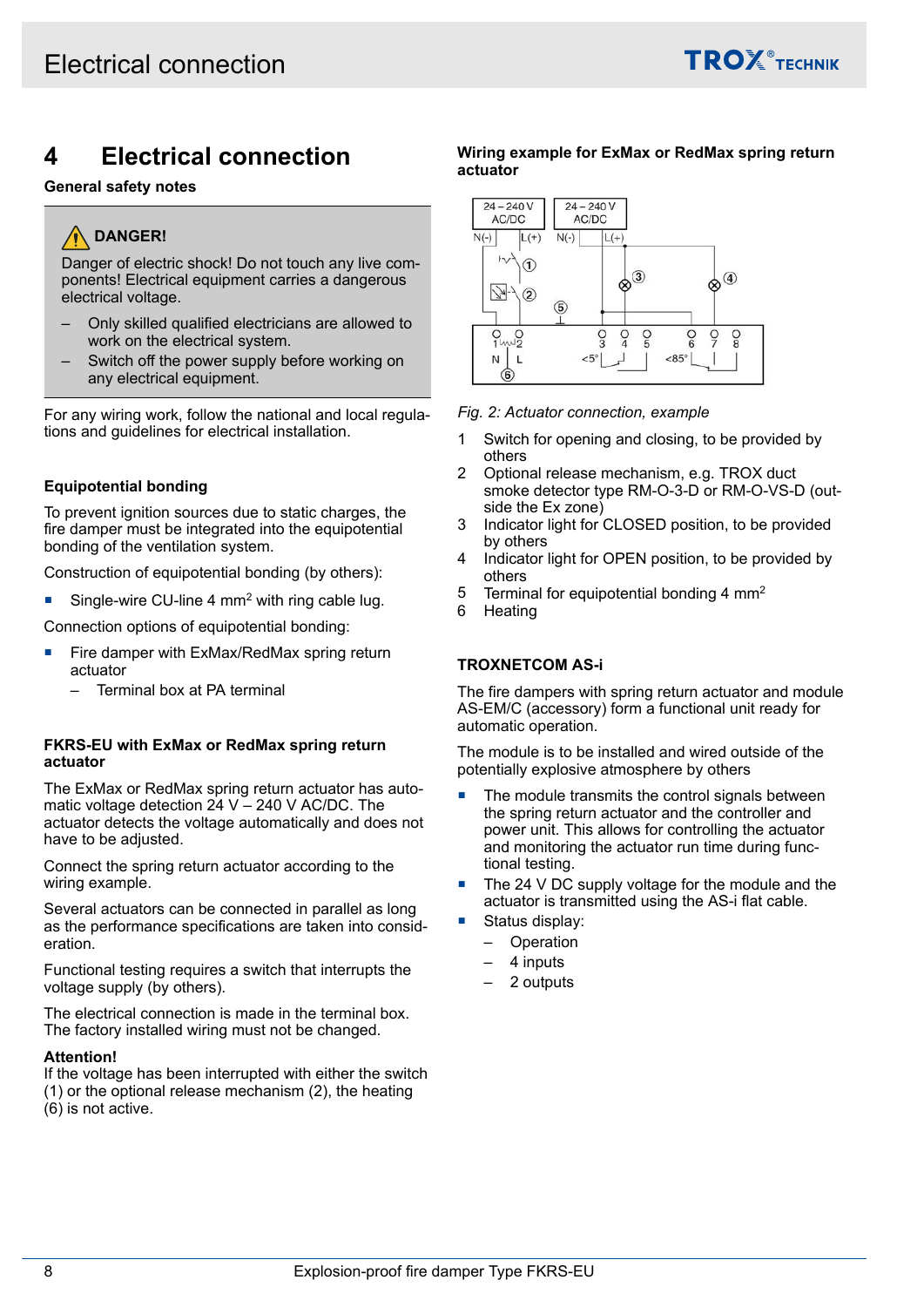

## **Wiring example for TROXNETCOM**



*Fig. 3: Wiring example for TROXNETCOM*

- 
- 1 Controller<br>2 AS-EM/C<br>3 FKRS-EU<br>4 Safe area **2010 Older**<br>AS-EM/C module
- **FKRS-EU**
- Safe area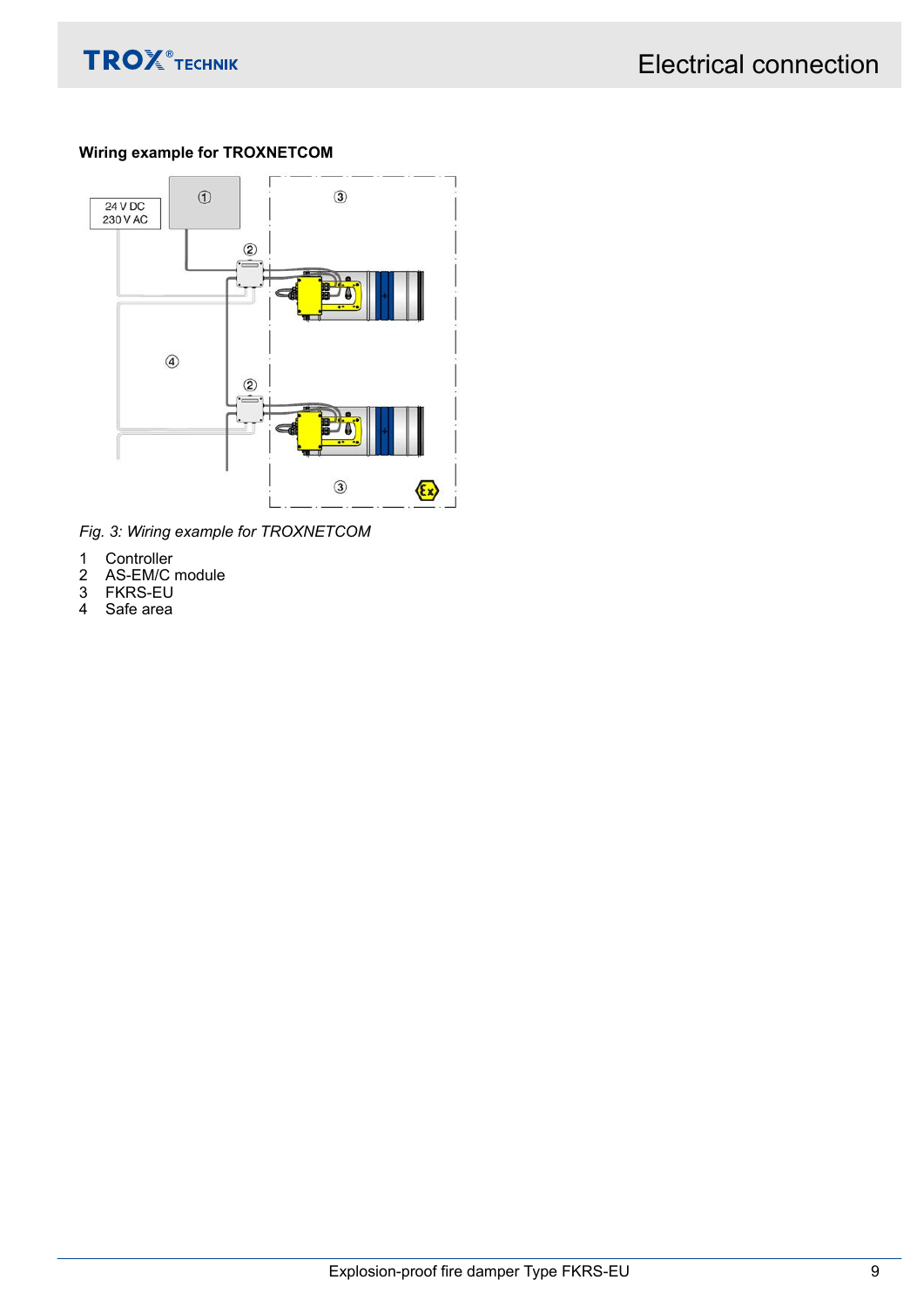# <span id="page-9-0"></span>Functional test



FKRS-EU with ExMax or RedMax spring return actua...

# **5 Functional test**

## **General**

During operation at normal temperatures, the damper blade is open. A functional test involves closing the damper blade and opening it again. The exact procedure depends on the type of release mechanism.



Risk of injury from the release mechanism or from a moving damper blade. Do not touch the release mechanism or reach into the fire damper while actuating the release mechanism.

## **5.1 FKRS-EU with ExMax or RedMax spring return actuator**

## **damper blade position indicator**

The position of the damper blade is indicated by the pointer on the actuator.



*Fig. 4: damper blade position indicator*

- 1 Damper blade is closed
- 2 Damper blade is open

## **Closing/opening the fire damper with spring return actuator**





1 Push button for functional test



## *Fig. 6: Functional test (FKRS-EU with ExMax actuator shown in OPEN position)*

# **CAUTION!**

Danger of injury when reaching into the fire damper while the damper blade is moving. Do not reach into the fire damper while actuating the release mechanism.

## **Requirement**

- $\blacksquare$  Power is being supplied
- **1.** ▶ Push the push button (1) and keep it pushed.
	- $\Rightarrow$  This interrupts the power supply, and the damper blade closes.
- **2. ▶ Check if the damper blade is CLOSED, check run** time.
- **3. ▶ Release the push button (1).** 
	- $\Rightarrow$  Power is supplied again, and the damper blade opens.
- **4.** ▶ Check if the damper blade is OPEN, check run time.